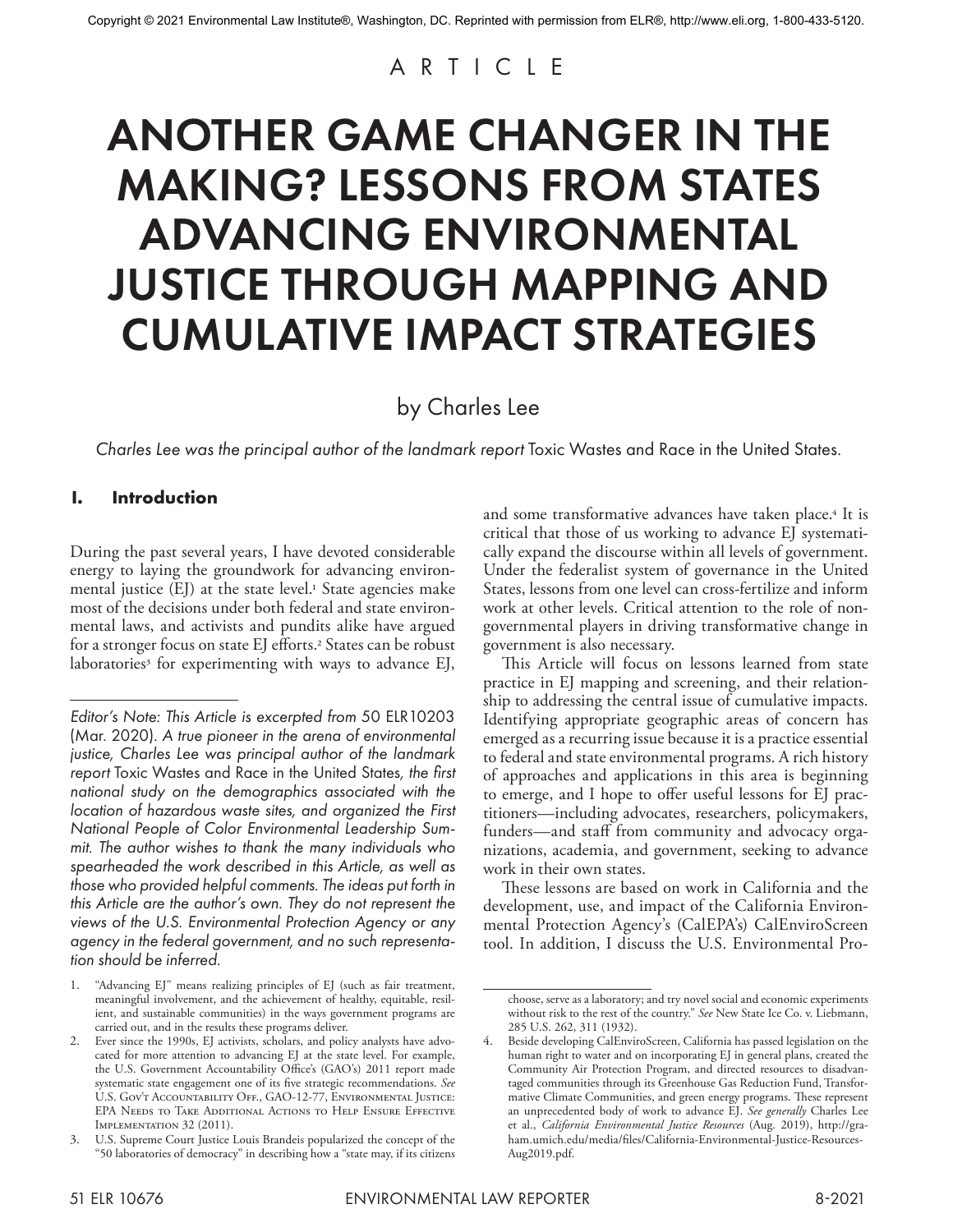tection Agency's (EPA's) EJSCREEN because of the ways that federal policies, tools, and data influence activities across all states. A formal definition of "cumulative impacts" is provided later in the Article, but briefly speaking, this concept refers to the reality that communities burdened by EJ issues typically suffer from a concentration of pollution sources and negative land uses as well as health and social vulnerabilities.

Five key lessons are discussed here:

- (1) Addressing cumulative impacts is a core strategy for advancing environmental justice, and this is embodied in EJ mapping tool development.
- (2) Guiding principles for successfully developing an EJ mapping tool can be articulated.
- (3) EJ mapping tools can help to facilitate resource investment to promote health and sustainability in environmentally overburdened and disadvantaged communities.
- (4) Emerging EJ mapping efforts provide a useful, straightforward, and replicable model that future EJ mapping development at the state and local government levels can emulate.
- (5) Progress in advancing EJ at the state level, including EJ mapping tool development, has come from the combined efforts of communities, academia, and government.

Before I discuss each lesson in detail, I will first provide an overarching perspective on why I believe the current discourse on EJ mapping is so important, followed by a summary of CalEnviroScreen and EJSCREEN. In addition, the lessons discussed in this Article inform my suggestion in the conclusion that we may in fact be witnessing the emergence of yet another "true game changer" for advancing EJ in the United States.<sup>5</sup>

# **II. Importance of the Current EJ Mapping Discourse**

The current discourse on EJ mapping tools is extremely critical for three reasons. First, identifying and prioritizing environmentally burdened and vulnerable communities is a fundamental first step to integrate EJ in government decisionmaking. While locating areas of high exposure and vulnerability is a critical and necessary first step, merely identifying them is insufficient. Our imperative is to have this information drive decisionmaking. Prioritizing vulnerable communities for attention, engagement, and resources is a good first use of this information and can yield significant benefits. It is also a gateway to exploring other substantive actions.

Second, the EJ mapping discourse holds the potential to more precisely characterize and operationalize the concept of disproportionate impacts. However, EJ mapping tools can now combine data on environmental burdens, demographic, and other vulnerability factors in ways that enable us to directly confront disproportionate impacts in the course of governmental decisionmaking. Once an agency can map cumulative impacts, it is better equipped to characterize, visualize, and operationalize an understanding of disproportionate impacts.

Third, the EJ mapping topic is extremely timely. Many states and others across the country are seeking to apply EJSCREEN and CalEnviroScreen methodologies. We are now beginning to see efforts in states that are proactively building on the CalEnviroScreen and EJSCREEN methodologies and data, as represented by Washington's Environmental Health Disparities (EHD) Map, Illinois' methodology for identifying environmental justice communities under the Future Energy Jobs Act (FEJA), and others yet to be developed.6

# **III. Summary of CalEnviroScreen and EJSCREEN**

Developed by CalEPA's Office of Environmental Health Hazard Assessment (OEHHA) and released in 2013, CalEnviroScreen is a mapping tool that identifies California communities that are most affected by multiple sources of pollution and are most vulnerable due to their health and socioeconomic status. CalEnviroScreen combines 20 indicator data sets categorized into four broad groups—exposures, environmental effects, sensitive populations, and socioeconomic status. These indicators are analyzed at a census tract level to produce a combined score that enables relative ranking at all census tract levels across the state.

EJSCREEN, released publicly as a draft in 2015 by EPA and in final form in 2016, is EPA's nationally consistent EJ mapping and screening tool.7 EPA uses EJSCREEN to identify areas that may be candidates for additional consideration, analysis, or outreach as EPA develops programs, policies, and activities that may affect communities. The core elements of EJSCREEN are 11 environmental indicators and six demographic indicators, as indicated by Figure 2.8 EJSCREEN provides information at an extremely high resolution (i.e., the census block group level).

See Brooks Berndt, *An Interview With Charles Lee*, POLLINATOR: UNITED Church Christ Env't Just. Blog (Sept. 8, 2017), https://www.ucc.org/ pollinator\_an\_interview\_with\_charles\_lee/.

<sup>6.</sup> *See Washington Environmental Health Disparities Map*, Wash. State Dep't of Health, https://www.doh.wa.gov/DataandStatisticalReports/EnvironmentalHealth/WashingtonTrackingNetworkWTN/InformationbyLocation/WashingtonEnvironmentalHealthDisparitiesMap (last visited Jan. 12, 2020); *see also Environmental Justice Communities*, Ill. Solar for All, https://www.illinoissfa.com/environmental-justice-communities/ (last visited Jan. 12, 2020).

<sup>7.</sup> *See EJSCREEN: Environmental Justice Screening and Mapping Tool*, U.S Env't Prot. Agency, https://www.epa.gov/ejscreen / (last updated Jan. 12, 2021).

See Environmental Justice Indexes in EJSCREEN, U.S ENVT PROT. AGENCY, https://www.epa.gov/ejscreen/environmental-justice-indexes-ejscreen (last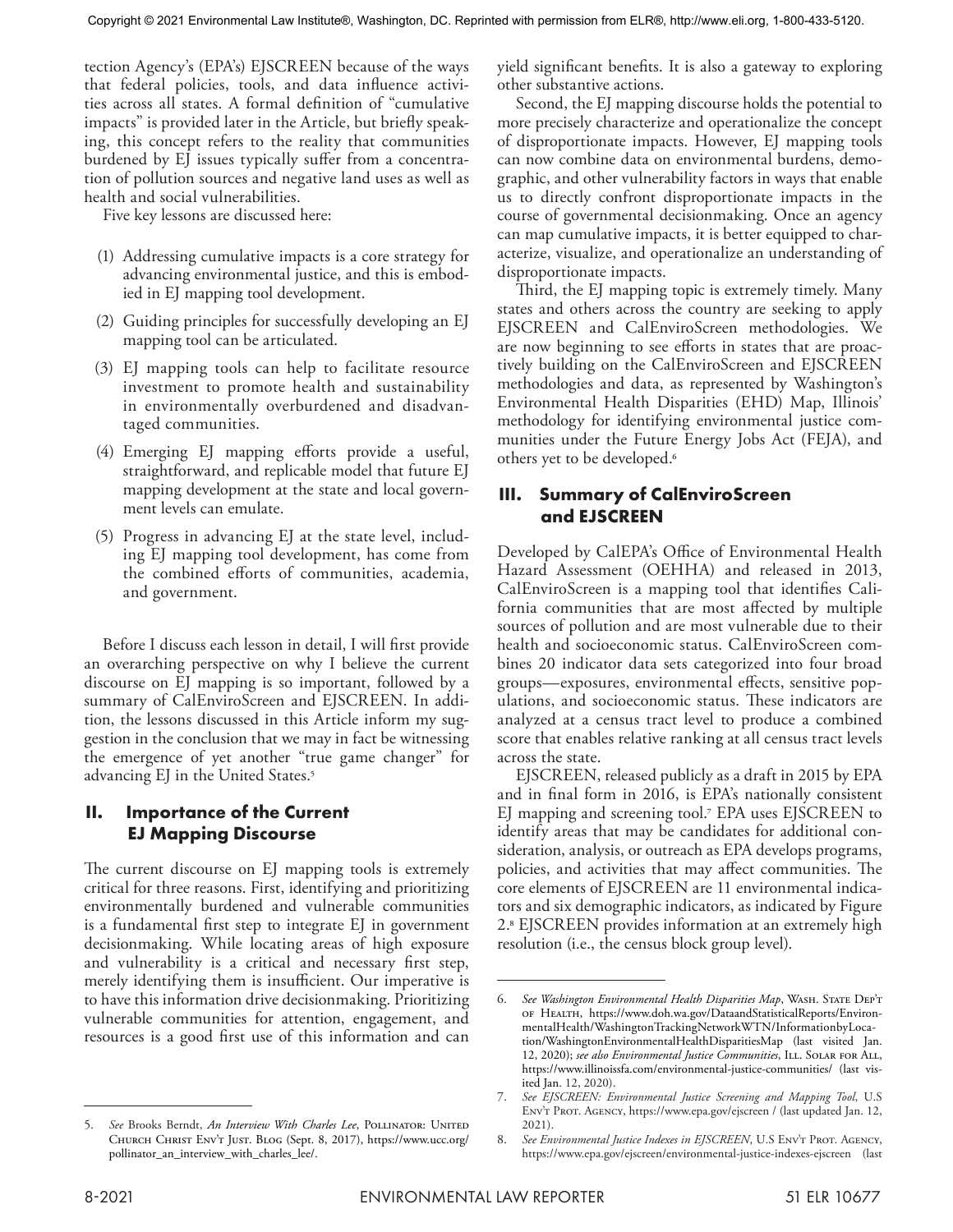



# **Figure 2. EJSCREEN Indicators**

| <b>Environmental Indicators</b>                                                                                                                                                                                                                                               | <b>Demographic Indicators</b>                                                                                                                                                                                                  |
|-------------------------------------------------------------------------------------------------------------------------------------------------------------------------------------------------------------------------------------------------------------------------------|--------------------------------------------------------------------------------------------------------------------------------------------------------------------------------------------------------------------------------|
| $\square$ PM 2.5<br>$\Box$ Ozone<br>$\Box$ NATA Diesel PM<br>$\Box$ NATA Air Toxics Cancer Risk<br>$\Box$ NATA Respiratory Hazard Index<br>$\Box$ Lead Paint (pre-1960s Housing)<br>$\Box$ Traffic Proximity<br>$\Box$ Proximity-NPL Sites<br>$\Box$ Proximity-RMP Facilities | $\Box$ Low-Income<br>$\Box$ Minority<br>$\Box$ Less than High School Education<br>$\Box$ Linguistic Isolation<br>$\Box$ Individuals under Age 5<br>$\Box$ Individuals over Age 64<br><b>Index:</b> Calculated as (Low income + |
| $\Box$ Proximity-TSD Facilities<br>$\Box$ Proximity-Waste Water Dischargers                                                                                                                                                                                                   | $minority$ ) / 2<br>Source: U.S. Environmental<br><b>Protection Agency</b>                                                                                                                                                     |

#### **EJSCREEN INDICATORS**

EJSCREEN is a web-based tool accessible to all, offering a powerful range of interactive functions. Users can define an area of interest, such as a point, line, buffer, or polygon, and access a wide array of environmental and demographic data as well as the location of sensitive populations like schools, day care centers, hospitals, and public housing projects. The availability of user-defined areas is an extremely powerful function. For example, adding this feature to CalEnviroScreen would be the most important step in the future to support its use in local- or regionallevel decisionmaking, including facility siting, zoning, and permitting.

I will conclude this section by outlining three big-picture observations about CalEnviroScreen and EJSCREEN that can get lost in more detailed analyses of these two tools. First, both CalEnviroScreen and EJSCREEN use a combination of environmental and demographic factors. Second, data in EJSCREEN is available for all states; hence, EJSCREEN offers a solid set of indicators for use by states that do not have the capacity to develop their own cumulative impacts tool. This creates options for states to approach the need for secondgeneration EJ mapping. Third, somewhat different conceptual frameworks guided the development of CalEnviroScreen and EJSCREEN. CalEnviroScreen provides a single (cumulative) ranking score, while EJSCREEN provides a ranking score for each of its 11 individual environmental indicators. However, it should not be overlooked that the concept of cumulative impacts is embedded in EJSCREEN's core design by virtue of its combining environmental and demographic factors. This enables the user to apply the tool in a cumulative manner as well as to adapt it for analyzing cumulative impacts.

# **IV. Lessons for EJ Practitioners**

#### **Lesson 1:** *Addressing* **c***umulative impacts is a core strategy for advancing environmental justice, and this is embodied in EJ mapping tools development*

First and foremost, CalEnviroScreen is the direct result of a bottom-up strategy from EJ community organizations to define cumulative impacts and move public policy to address the issue. Ultimately, it involved actors from academia, the legislature, and government agencies.

The rationale for this strategy is summed up elegantly by Arsenio Mataka, former Assistant Secretary for Environmental Justice and Tribal Affairs at CalEPA when CalEnviroScreen was first released and significantly incorporated into California policies: "We were somehow driven by the belief that if we could somehow figure out how to quantify the cumulative pollution burden and vulnerabilities in poor communities and communities of color, it would change the course and future of those communities forever."9 Mataka's statement sums up a central tenet of the EJ movement in California, which has spanned several

<sup>9.</sup> Arsenio Mataka, California Attorney General's Office, EJ Town Hall Address at the American Public Health Association's Annual Meeting (Nov. 10, 2018) (video available at *EJ and Public Health Leaders Describe Struggle and Progress*, Graham Sustainability Inst., http://graham.umich.edu/caenv-justice/leaders (last visited Jan. 12, 2020)).

updated Dec. 2, 2019) (providing the formula for calculating EJSCREEN's EI indexes).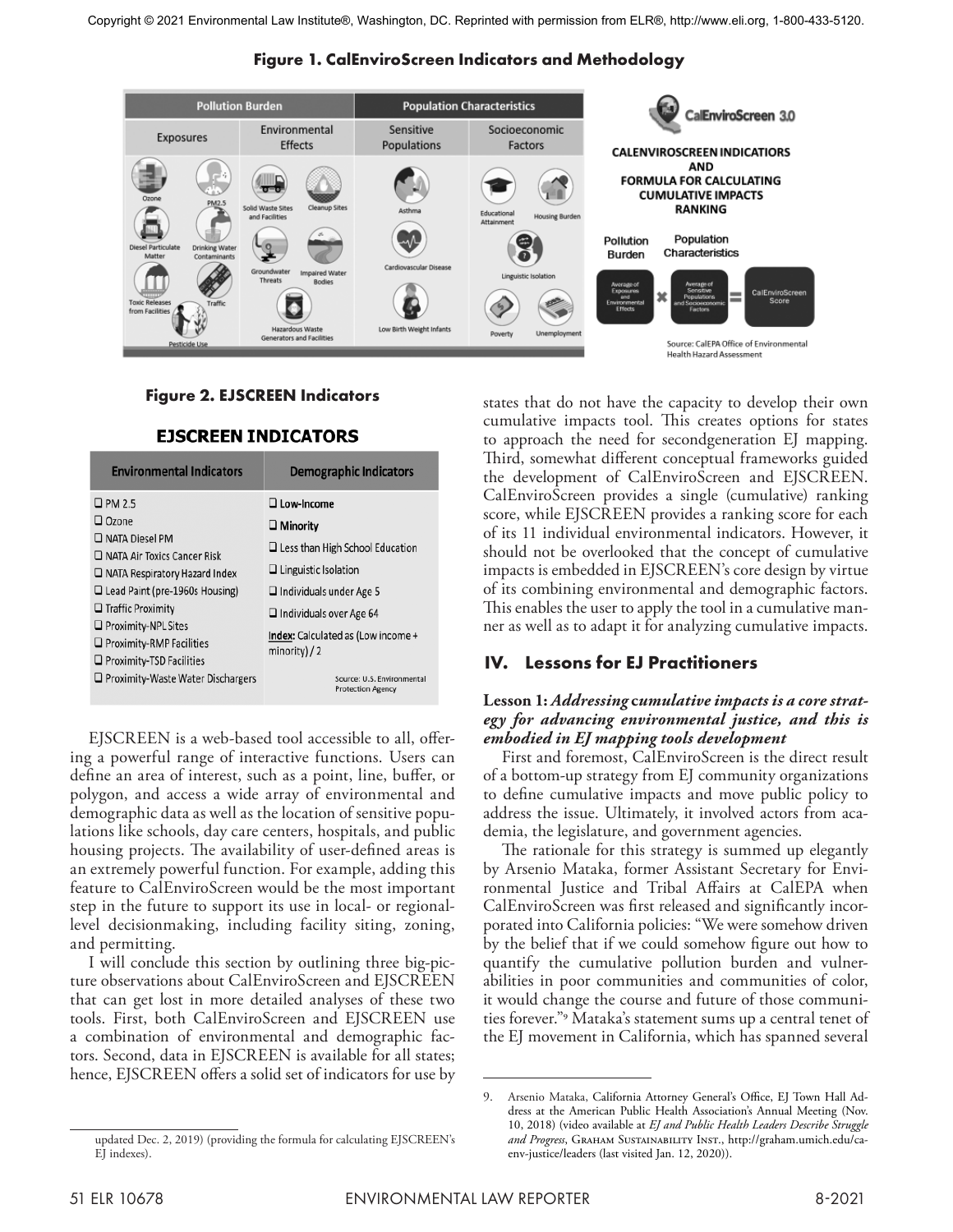#### **Figure 3. Timeline for CalEnviroScreen's Development and Use**



decades of phased development. Community-level actions built power and models. These led to efforts to influence the political process and secure unprecedented legislation, followed by the implementation of cutting-edge programs. Progress has not been easy. Many challenges were overcome in the face of consistent political opposition. Progress has been the result of leadership from many communities, sometimes in collaboration with public agencies and sometimes in conflict. We will treat these developmental phases together so the reader can see them as a continuum and how they interface and reinforce each other as part of a holistic strategy to address cumulative impacts.

EJ community leaders on CalEPA's EJ Advisory Committee such as Diane Takvorian, along with strong support from local government representatives such as Barbara Lee and Barry Wallerstein, provided the following definition of cumulative impacts, adopted formally by CalEPA in 2005:

Cumulative impacts means exposures, public health or environmental effects from the combined emissions and discharges, in a geographic area, including environmental pollution from all sources, whether single or multi-media, routinely, accidentally, or otherwise released. Impacts will take into account sensitive populations and socioeconomic factors, where applicable and to the extent data are available.10

It is also important to note the critical role of academia in developing cumulative impacts assessment methodology. The prototype for CalEnviroScreen was in fact developed outside of government. Renowned EJ scholars and researchers Manuel Pastor, Rachel Morello-Frosch, and James Sadd developed the Environmental Justice Screening Method (EJSM) in conjunction with community organizations through a community-based participatory research process. The EJSM generates cumulative impact scores that combine hazard proximity, health risks and exposure, social vulnerability, and climate change vulnerability.11 Academia will be an abiding and critical player in the development and refinement of EJ and cumulative impact mapping tools in virtually all states. We cannot overlook the important contributions of persons who work in government to advance cumulative impacts assessment and EJ mapping tool development. Shankar Prasad and the late George Alexeeff were two government officials who played key roles in supporting the development of CalEnviroScreen.

Figure 3 provides a time line for CalEnviroScreen's development, as developed by OEHHA and augmented with other milestones related to the items described above. Many of these milestones highlight the critical role of the legislative process in providing impetus for advancing the concept of cumulative impacts and use of CalEnviro-Screen, which I will discuss in detail in Lesson 3.

<sup>10.</sup> *See California Environmental Justice Policies*, Env't Health Coal., https:// www.environmentalhealth.org/index.php/en/where-we-work/state-of-california/california-environmental-justice (last visited Jan. 12, 2020).

<sup>11.</sup> *See generally* James Sadd et al., *Playing It Safe: Assessing Cumulative Impact and Social Vulnerability Through an Environmental Justice Screening Method in the South Coast Air Basin, California*, 8 Int'l J. Env't Rsch. & Pub. Health 1441 (2011).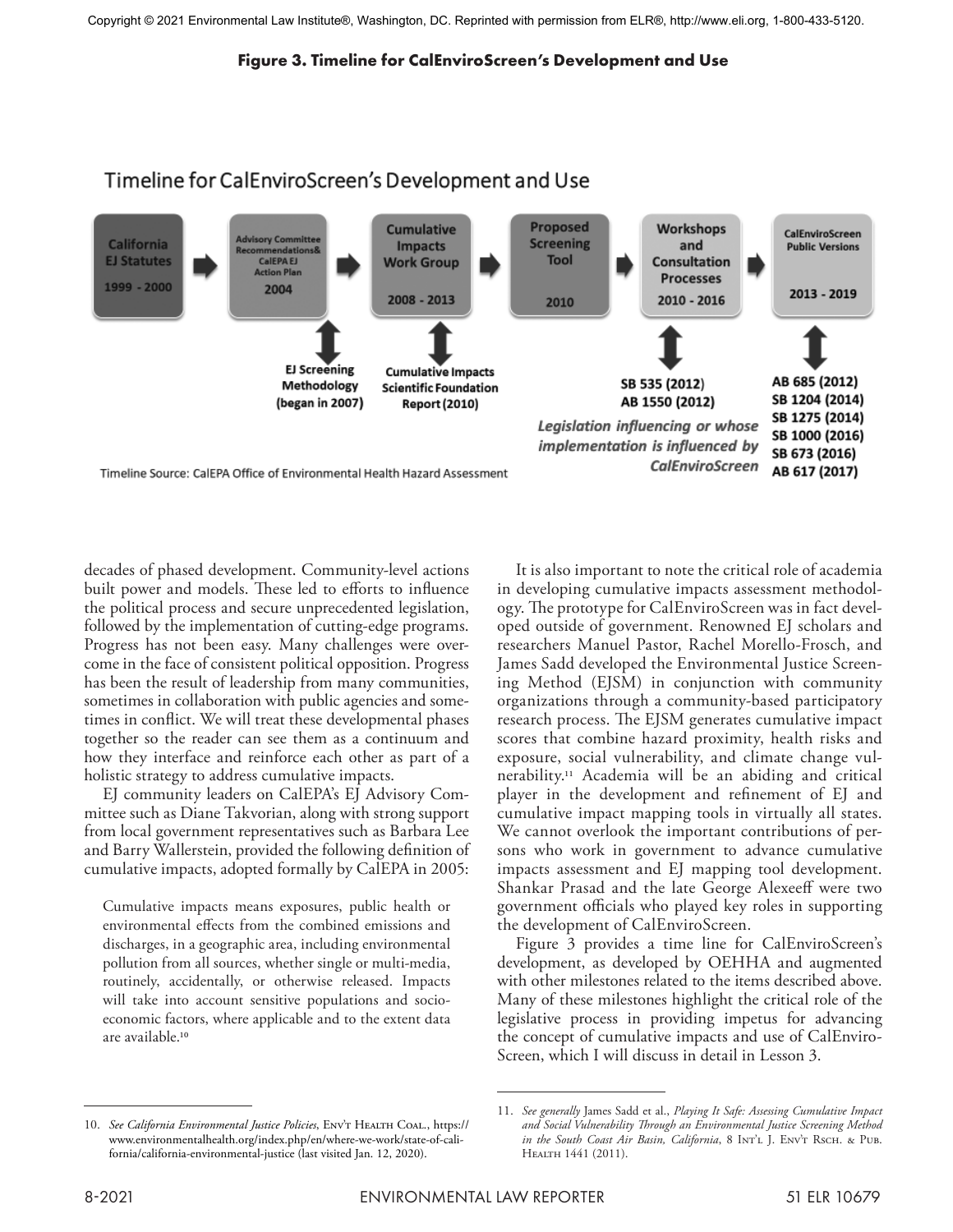#### **Lesson 2:** *Guiding principles for successfully developing an EJ mapping tool can be articulated*

Mataka provided six guiding principles for successfully developing an EJ mapping tool.

- (1) science-based
- (2) informed by community experience
- (3) government to endorse and utilize it
- (4) available statewide to everybody
- (5) thorough public participation
- (6) serve as a third-party validator

#### **Lesson 3:** *EJ mapping tools can help to facilitate resource investment to promote health and sustainability in environmentally overburdened and disadvantaged communities*

In 2012, Gov. Jerry Brown signed S.B. 535 into law. This mandated dedicating 25% of the proceeds from the Greenhouse Gas Reduction Fund (GGRF) established under the Global Warming Solutions Act of 2006 to benefit disadvantaged communities. It provided the statutory basis for codifying cumulative impacts and directed CalEPA to develop a methodology for designating these communities. When CalEPA decided to employ CalEnviroScreen to identify these communities, a new arena for considering cumulative impacts in environmental decisionmaking was created.

As mentioned earlier, Prasad left CalEPA in 2008 to pursue his vision of securing legislation that would tie the allocation of resources to the use of a cumulative impacts mapping and screening tool. He believed that resource allocation on a large scale is necessary to bring about change in frontline communities, and that an early stake in the allocation of GGRF proceeds was essential to achieve this goal. It took almost five years of coalition-building and policy debate before state Sen. Kevin de León's bill S.B. 535 was signed into law. Although many are unaware of the behind-the-scenes work done, Prasad is generally known as the "Father of SB 535."12

With S.B. 535 signed into law and CalEPA-designated CalEnviroScreen as the method to identify disadvantaged communities, an important shift in the discourse regarding EJ and CalEnviroScreen took place. Whereas previously the tool was viewed with suspicion in many quarters, such as business and local government, it is now embraced as a way of securing more resources for redressing past environmental and social inequities. Instead of the debate focusing around how to ensure restrictions on the use of CalEnviroScreen to nonregulatory purposes and clarifying that it was not to be used for risk assessment purposes, the debate shifted to why certain disadvantaged areas were not

being identified through the tool. This linkage of CalEnviroScreen and cumulative impacts to procuring resources for areas of greatest need has much to do with the current generally positive public acceptance of the tool.13

GGRF proceeds total approximately \$12.14 billion to date, at least 25% of which is dedicated to disadvantaged communities. Table 1 summarizes where these resources are being devoted by program.14

| <b>Table 1. California Climate Investments</b><br>(Appropriations From GGRF,<br>as of October 15, 2019) |                                    |
|---------------------------------------------------------------------------------------------------------|------------------------------------|
| Program                                                                                                 | Total Appropriations to Date (\$M) |
| Sustainable Communities and<br><b>Clean Transportation</b>                                              | \$9,757                            |
| Energy Efficiency and Clean<br>Energy                                                                   | \$506                              |
| Supporting Investments                                                                                  | \$138                              |
| Natural Resources and Waste<br>Diversion                                                                | \$1,738                            |

In addition to targeting investment from GGRF proceeds to disadvantaged communities, the CalEnviro-Screen tool has become embedded into the operation of a number of state programs. These include program planning, incorporation of EJ in California municipalities' development of general plans, CalEPA's EJ Enforcement Task Force, the California Air Resources Board's Community Air Protection Program, and identifying areas of vulnerability for tracking progress in implementing the human right to water. At the end of the day, the measure of success must be a positive impact in communities. One example is the Paradise Creek Apartments in National City, a 201-unit affordable housing complex built on a remediated brownfield that received \$9 million from the GGRF to ensure its completion.<sup>15</sup>

With respect to the all-important issue of cumulative impacts in the permitting process, there are two examples of serious public policy advances. First, in 2008, the state of Minnesota amended the Minnesota Pollution Conrol Agency's air permitting authority to include

<sup>12.</sup> *See* Charles Lee, *Asian American Pacific Islander Environmental Leadership for 2040*, 14 UCLA Asian Am. & Pacific Islanders Nexus J. 130, 137  $(2016).$ 

<sup>13.</sup> One should note that S.B. 535 came about in the throes of controversy. It was meant to fill the gap created by A.B. 32's overlooking EJ concerns. Additionally, the issue of emissions trading, otherwise known as cap and trade, was and continues to be a sore point for EJ advocates in climate policy.

<sup>14.</sup> See Appropriations From the Greenhouse Gas Reduction Fund, CAL. CLIMATE Invs. (2019), https://ww3.arb.ca.gov/cc/capandtrade/auctionproceeds/ summary-appropriationtable\_10-15-19.pdf?\_ga=2.253555529.115422816. 1578323144-864493257.1444232167 (last visited Jan. 12, 2020); *see also About California Climate Investments*, Cal. Climate Invs. http://www.caclimateinvestments.ca.gov/about-cci (last visited Jan. 12, 2020).

<sup>15.</sup> Diane Takvorian, Environmental Health Coalition, EJ Town Hall Address at the American Public Health Association's Annual Meeting (Nov. 10, 2018) (video available at *EJ and Public Health Leaders Describe Struggle and Progress*, Graham Sustainability Inst., http://graham.umich.edu/ca-envjustice/leaders (last visited Jan. 12, 2020)).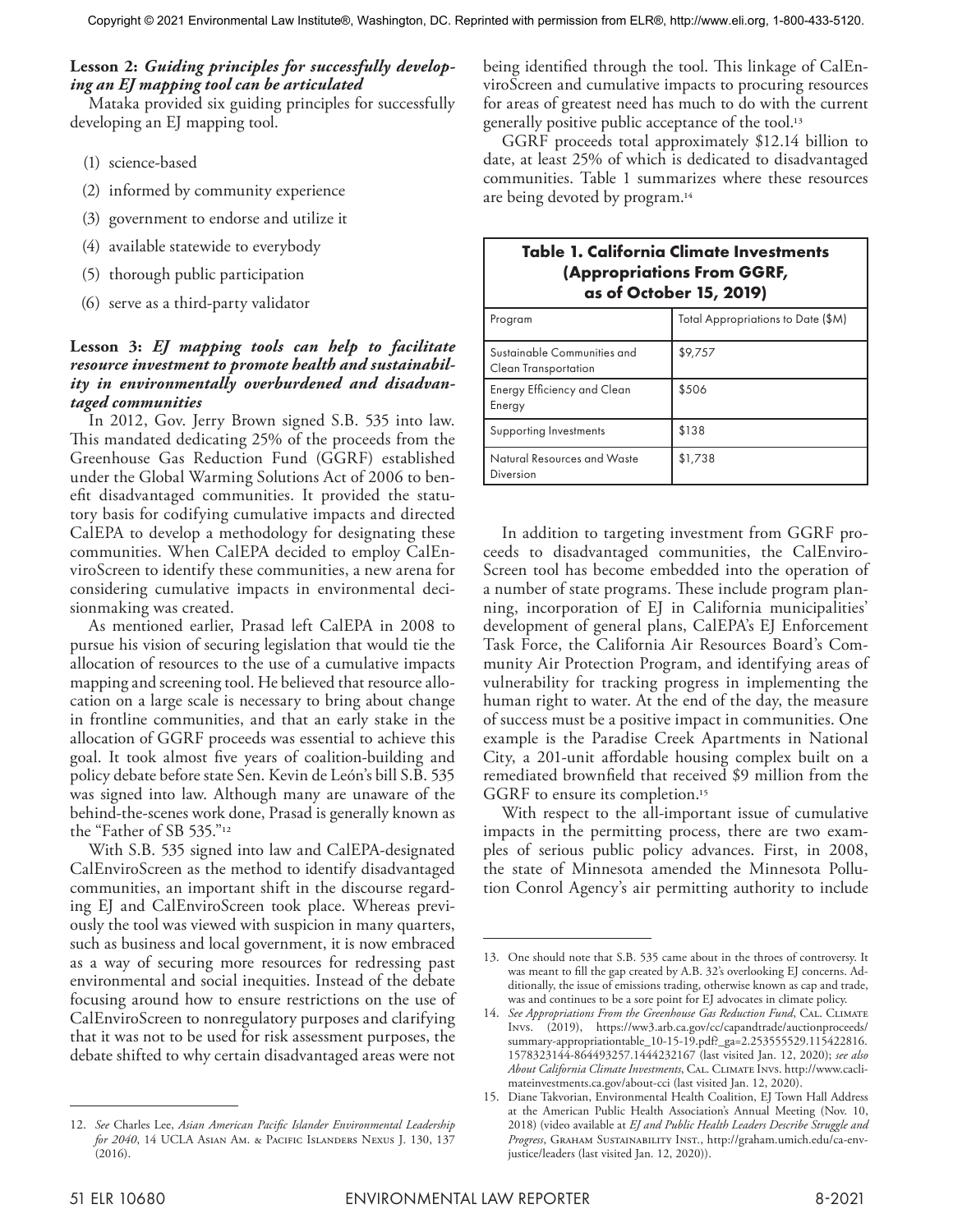the analysis and consideration of "cumulative levels and effects of past and current environmental pollution from all sources on the environment and residents of the geographic area within which the facility's emissions are likely to be deposited."16 The statute pertains to air permits for a portion of South Minneapolis within Hennepin County that has historic and current EJ issues. Methodologies for assessing cumulative risks and levels have been developed and are being implemented.17

The second is S.B. 673 in California. Currently, the California Department of Toxic Substances Control is developing rulemaking and related protocols for considering cumulative impacts in permitting decisions, as outlined in the *Draft SB 673 Cumulative Impacts and Community Vulnerability Draft Regulatory Framework Concepts* document, issued in October 2018.18 It will be instructive to evaluate the results of both efforts.

#### **Lesson 4:** *Emerging EJ mapping efforts provide a useful, straightforward, and replicable model that future EJ mapping development efforts at the state and local government levels can emulate*

Efforts in multiple states are working on second-generation EJ mapping tools. As we distill the key elements of this progress, we will find that there is a set of distinctly common approaches that will prove instructive for future efforts in other states. Two efforts that have made significant progress on a policy level have taken place in Washington and Illinois. While each took place under very different circumstances, they followed a similar trajectory with respect to the core methodological approaches and data. Moreover, efforts in Michigan and Maryland are following the same template.19 This section will provide

important features about these developments and discuss this common methodological thread.

In January 2019, a collaboration consisting of Front and Centered, a coalition of community and advocacy organizations from communities of color, University of Washington, Puget Sound Clean Air Agency, and the Washington Departments of Health and Ecology released a Washington EHD Map and an accompanying interactive web-based mapping tool.<sup>20</sup> The effort was triggered by the desire of Front and Centered to build out climate policies that focus on equitable reinvestment. They learned about CalEnviroScreen from groups such as the California-based Asian Pacific Environmental Network and through consultations with CalEPA's OEHHA. Morello-Frosch mentioned to Front and Centered that a University of Washington professor had worked on CalEnviroScreen.21

The resulting two-year effort involved an extensive public engagement process, with 11 listening sessions across the state, Front and Centered leading the work group and community engagement, graduate student Esther Min doing the methodological and data work as part of her Ph.D. project, and institutional support from state agencies. The core methodology employed the CalEnviroScreen's scoring formula and EJSCREEN data.

In 2016, Illinois passed the FEJA to increase solar energy jobs and renewable development projects across the state. The law included \$750 million in low-income programs for solar, solar work force, and energy efficiency.<sup>22</sup> The FEJA also created the Solar for All program and mandated that 25% of its resources be allocated for use in environmental justice communities. The program initiated a public participation process, during which community organizations such as the Little Village Environmental Justice Organization (LVEJO) provided leadership on thinking behind the methodologies and data for identifying disadvantaged areas. Again, the methodology adopted was use of CalEnviroScreen scoring formula and EJSCREEN data. Notably, a mechanism for self-identification as EJ communities was also added.23

Cumulative impacts has been a long-standing issue for communities and academics in Michigan, as symbolized by advocacy around the heavily polluted 48217 zip code in Southwest Detroit.24 Paul Mohai, the pioneering EJ academic who organized the first-ever academic symposium on race and environmental hazards at the University of Michigan, has helped to advance EJ mapping and cumulative impact assessment efforts at both EPA and CalEPA. Mohai's recent University of Michigan graduate students

23. *See* Ill. Solar for All, *supra* note 6.

<sup>16.</sup> Telephone Interview with Karen Clark, Minnesota State Representative (Apr. 27, 2017). A three-year community organizing campaign in the East Phillips neighborhood of Minneapolis led Rep. Karen Clark to introduce H.F. 2393. *See* H.F. 2393, 85th Leg. (Minn. 2007), *available at* https:// www.revisor.mn.gov/bills/text.php?number=HF3293&version=2&session =ls85&session\_year=2008&session\_number=0. The community organizing included a collection of maps showing environmental and demographic data layers and manually laying them on top of one another. See the maps collected for legislative debate at https://www.gis.leg.mn/pdf/bills/hf3293. pdf (last visited Jan. 12, 2020).

<sup>17.</sup> *See generally* Kristie M. Ellickson et al., *Cumulative Risk Assessment and Environmental Equity in Air Permitting: Interpretation, Methods, Community Participation, and Implementation of a Unique Statute*, 8 Int'l J. Env't Rsch. & Pub. Health 4140 (2011), *available at* https://pdfs.semanticscholar.org/64ea/a77f689802f6e81db0e11da3cb9fee39a5b4.pdf?\_ ga=2.111720900.1957124788.1578585786-1391638390.1551285865.

<sup>18.</sup> *See SB 673 Permit Criteria—Community Protection*, Cal. Dep't of Toxic SUBSTANCES CONTROL, https://dtsc.ca.gov/sb-673-permit-criteria-for-community-protection/ (last visited Jan. 12, 2020); *Draft: SB 673 Cumulative Impacts and Community Vulnerability Draft Regulatory Framework Concepts*, Cal. Dep't of Toxic Substances Control & Cal. Env't Prot. Agency (Oct. 2018), https://dtsc.ca.gov/wp-content/uploads/sites/31/2015/09/ DRAFT-CI-Regulatory-Frameworks-Concepts-10-15-2018.pdf.

<sup>19.</sup> The North Carolina Department of Environmental Quality (NCDEQ) is currently developing the new Community Mapping System With Environmental Justice Tool. Public input was an important part of the mapping tool's development, with NCDEQ conducting listening sessions throughout the state. A beta version is available at https://deq.nc.gov/outreach-education/environmental-justice/deq-north-carolina-community-mappingsystem (last visited Jan. 12, 2020), and NCDEQ envisions an iterative development process. The tool provides access to both demographic and environmental data but does not combine them.

<sup>20.</sup> Esther Min et al., *The Washington State Environmental Health Disparities Map: Development of a Community-Responsive Cumulative Impacts Assessment Tool*, 16 Int'l J. Env't Rsch. & Pub. Health 4470 (2019), *available at* https://www.mdpi.com/1660-4601/16/22/4470.

<sup>21.</sup> Interview with Deric Gruen, Program Director, Front and Centered (Nov. 7, 2019).

<sup>22.</sup> See Future Energy Jobs Act, ILL. CITIZENS UTIL. BD., https://www.citizensutilityboard.org/future-energy-jobs-act/ (last visited Jan. 12, 2020).

<sup>24.</sup> *See* Bill Kubota & Detroit Journalism Cooperative, *Toxic Town: Michigan's Most Polluted Zip Code*, Mich. Radio, June 19, 2017, https://www.michiganradio.org/post/toxic-town-michigans-most-polluted-zip-code.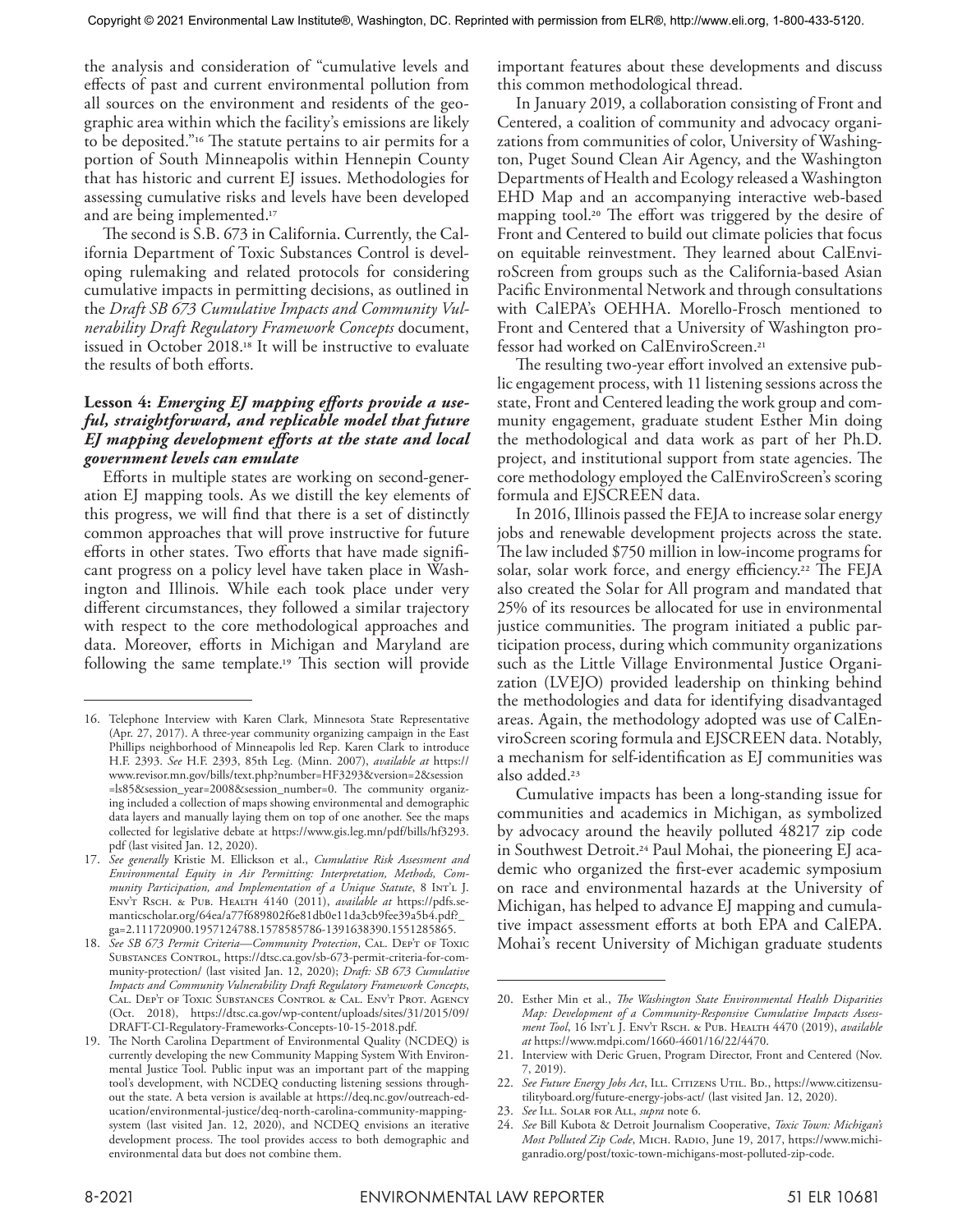project in support of the Michigan Environmental Justice Coalition produced a report, *Assessing the State of Environmental Justice in Michigan*. University of Maryland students, with support from Profs. Sacoby Wilson and Devon Payne-Sturges, developed the Maryland Environmental Justice Screen Tool (MD EJSCREEN) in partnership with the National Center for Smart Growth and the Maryland Environmental Health Network.25 The tool's envisioned long-term purpose is twofold. First, it is to highlight areas with EJ issues, areas that need additional investments. Second, it is to be used in permitting, regulatory, zoning, and development decisions. Once again, the core methodology used was based on the CalEnviroScreen scoring formula and EJSCREEN and local data.

The central lesson from these emerging EJ mapping efforts is that there now exists a useful, straightforward, and replicable model that future EJ mapping development at the state and local government levels can emulate. Simply stated and illustrated in Figure 4 (see next page), it involves the use of the California definition of cumulative impacts, CalEnviroScreen methodology, and EJSCREEN data in combination with additional available state or local data. The approach is highly elegant and easy to understand. Communities, universities, and/or state agencies in virtually all 50 states can initiate such efforts. In fact, they can provide opportunities for students and young professionals who yearn to make a difference with their lives by making important real-world contributions.

Notably, the use of a cumulative impacts mapping methodology need not be limited to the state level, as evidenced by the project cited earlier that includes the Natural Resources Defense Council (NRDC) and community partners (LVEJO, Southeast Environmental Task Force, Southeast Side Coalition to Ban Petcoke, and the Ironbound Community Corporation). In addition to Chicago, the same methodology was applied in Newark and several other locations. For all these efforts, NRDC had community partners on the ground who verified that the results resonated with their understandings and lived experience.26 Additionally, it is noteworthy that statutes for addressing cumulative impacts now exist on the local level. For example, the city of Newark passed the first-ever in the nation Environmental Justice and Cumulative Impacts Ordinance in 2016.27

#### **Lesson 5:** *Progress in advancing EJ at the state level, including EJ mapping tool development, has come from the combined efforts of communities, academia, and government*

By this point, this final lesson is fairly evident. Many examples illustrate how a combined effort from communities, academia, and government has been essential to the progress made to date. Continued collaboration is absolutely necessary not only for meaningful advances in EJ mapping tools, but in how those tools are applied to address environmental injustice. Much of the experiential knowledge and technical expertise that informs secondgeneration EJ mapping comes from sources outside government agencies. This is true in all the cases of successful EJ mapping tool development that has fully incorporated a cumulative impacts policy base.

On the other hand, having government endorsement and utilization is critical to the viability and impact of such tools. In some ways, the groundwork laid and the data and GIS tools now available make such EJ mapping efforts easily within reach of a well-constructed partnership of communities and universities pretty much anywhere in the nation. However, such efforts will likely languish on the shelves without putting in the hard work of obtaining government buy-in, endorsement, and utilization.

Government left to itself does not typically undertake or initiate actions to make meaningful advances of a transformative nature. This is true on all levels of government. In California, the concept of cumulative impacts was initially advanced from external nongovernmental sources. It was met with some executive-level support in CalEPA as well as skepticism and resistance to change in other quarters. The unique combination of effective advocacy from outside of government, unswerving dedication to the passage of S.B. 535, and a new generation of leaders inside government who brought their lived experience to the challenge resulted in the progress to date.

# **V. Conclusion**

In the same way that I described *Toxic Wastes and Race* on its 30th anniversary, I believe that we may in fact be witnessing the emergence of yet another "true game changer" on the national level.28 I cannot overemphasize how significant it is that the emerging paradigm for EJ mapping and cumulative impacts is relatively straightforward to replicate from a technical perspective. Given the availability of a scientifically sound model from CalEnviroScreen and easily accessible data from EJSCREEN, groups in virtually all states and localities have the means to develop their own cumulative impacts map. Just as when hundreds of studies on the demographics of communities associated with environmental hazards have sprouted up after the publication of *Toxic Wastes and Race*, I can see a "thousand flowers blooming" in the area of EJ mapping and cumulative impacts. Of course, such an upsurge will take concerted

<sup>25.</sup> *See generally* Aubree Driver et al., *Utilization of the Maryland Environmental Justice Screening Tool: A Blandensburg, Maryland Case Study*, 16 Int'l J. Env't Rsch. & Pub. Health 348, 348 (2019).

<sup>26.</sup> Communications with Yukyan Lam, Staff Scientist, NRDC (Dec. 12, 2019).

<sup>27.</sup> *See* City of Newark, N.J., Environmental Justice and Cumulative Impact Ordinance (July 7, 2016), *available at* https://newark.legistar.com/LegislationDetail.aspx?ID=2770971&GUID=D0C566D0-463A-482D-A4AC-78884351DA79&FullText=1 (last visited Jan. 12, 2020).

<sup>28.</sup> Berndt, *supra* note 5.